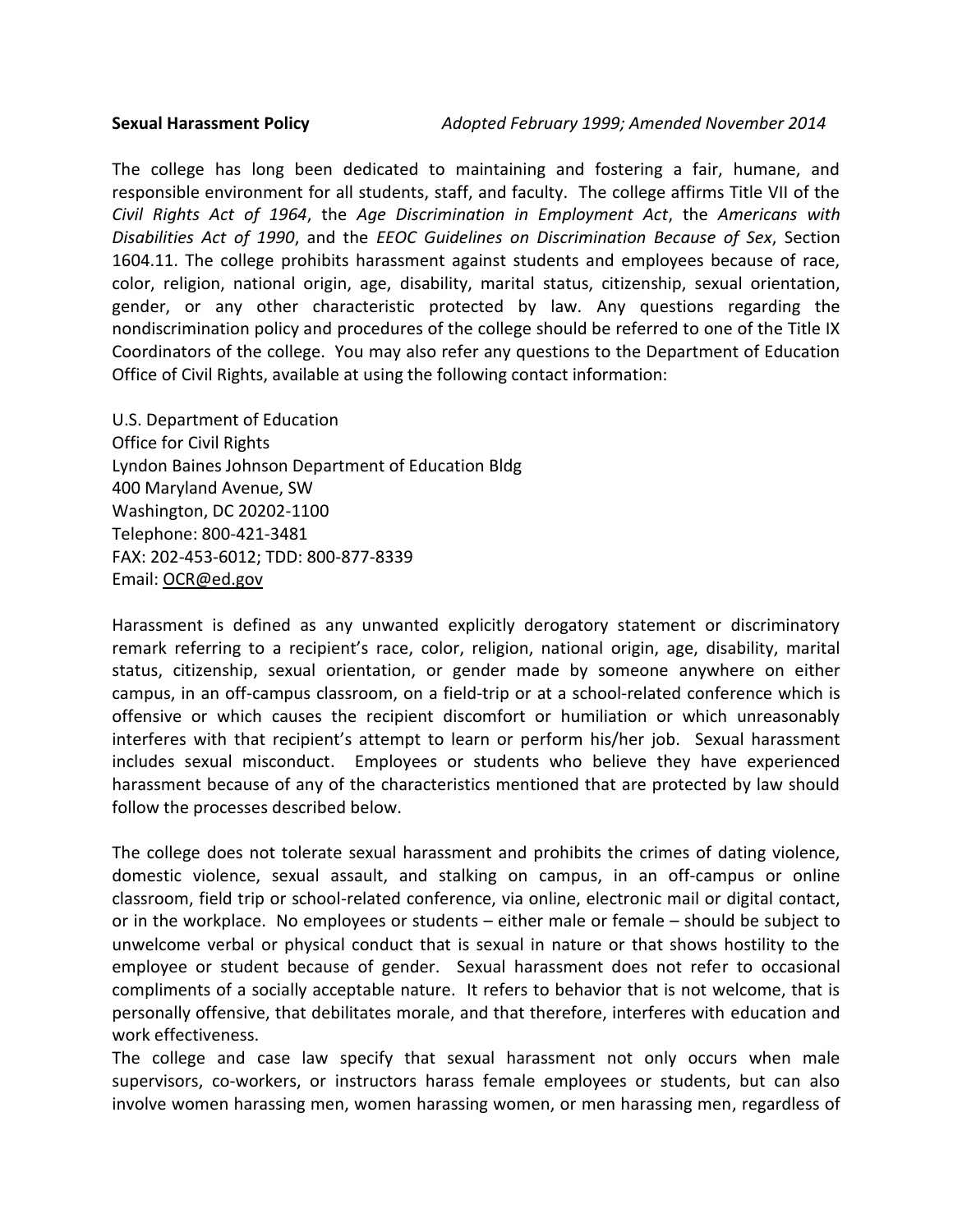whether the harassing individual is a college employee, a student, or a third party such as a vendor or a member of the public.

# **Management Responsibility**

Management at all levels of the college is responsible for preventing sexual harassment in the workplace and classroom. This responsibility includes immediately reporting conduct by anyone, whether a coworker, supervisor, student, or non-employee, that may constitute sexual harassment.

# **Definitions**

The college consults the updated Federal Bureau of Investigation (FBI) definitions for the forcible sexual offenses (forcible rape, forcible sodomy, sexual assault with an object, and forcible fondling) and the updated FBI and North Carolina definitions for the nonforcible sexual offenses (incest and statutory rape).

Consent is a voluntary agreement to engage in sexual activity. Past consent does not imply future consent; consent can be withdrawn at any time. Silence or lack of resistance does not imply consent. Consent to engage in sexual activity with one person does not imply consent to engage in sexual activity with another. Coercion, force, or threats of either coercion or force invalidate consent. Someone who is too young to give consent or is temporarily or permanently incapacitated mentally or physically cannot consent.

Dating Violence is violence committed by a person who is or has been in a social relationship of a romantic or intimate nature with the victim, including, but not limited to, sexual or physical abuse or the threat of such abuse; and where the existence of such a relationship shall be determined based on the complainant's statement and with consideration of the following factors:

- 1. The length of the relationship.
- 2. The type of relationship.
- 3. The frequency of interaction between the persons involved in the relationship.

Domestic Violence is a felony or misdemeanor crime of violence committed by a current or former spouse or intimate partner of the victim, by a person with whom the victim shares a child in common, by a person who is cohabitating with or has cohabited with the victim as a spouse or intimate partner, by a person similarly situated to a spouse of the victim under the domestic or family violence laws of the jurisdiction in which the crime of violence occurred, or by any other person against an adult or youth victim who is protected from that person's acts under the domestic or family violence laws of the jurisdiction in which the crime of violence occurred.

Hate Crimes are crimes reported to local police agencies or to a campus security authority that manifest evidence that the victim was intentionally selected, in whole or in part, by the offender's bias, a preformed negative opinion or attitude toward the complainant based on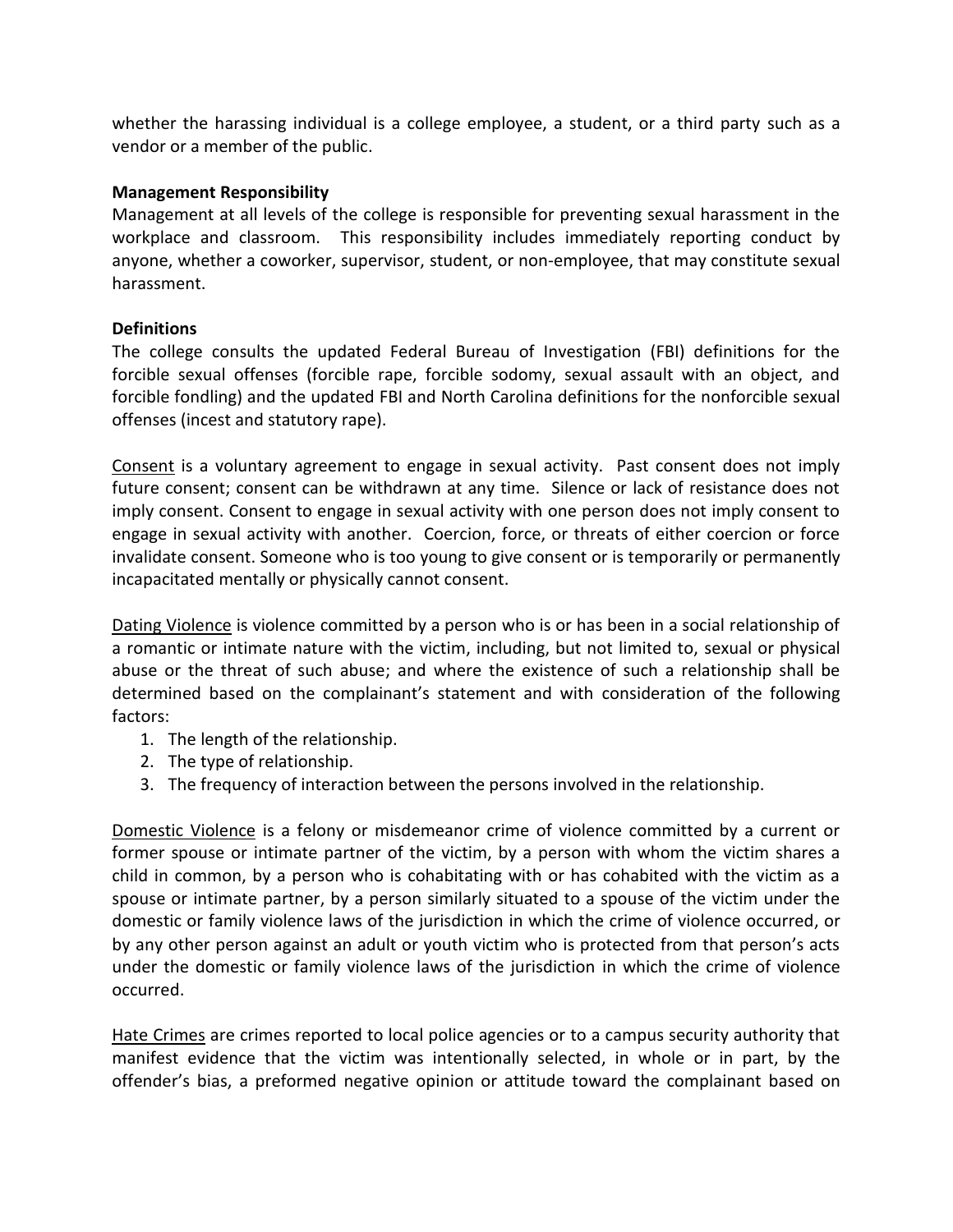their actual or perceived race, gender, gender identity, sexual orientation, religion, disability, ethnicity or national origin.

Incapacitation can be due to use of alcohol or drugs, sleep, the state of unconsciousness, or because of intellectual or other disability that prevents someone from having the capacity to agree to engage in sexual activity. In North Carolina, someone under the age of sixteen is presumed too young to consent to engage in sexual activity if the other party is at least 12 years old and is at least four years older than the victim, unless the parties are lawfully married.

Sexual assault is an offense that meets the definition of rape, fondling, incest, or statutory rape as used in the Federal Bureau of Investigation's Uniform Crime Reporting Program.

Sexual harassment is unwelcome conduct of a sexual nature, including unwelcome sexual advances, requests for sexual favors, sexual violence, and other verbal, nonverbal or physical conduct of a sexual nature, of conduct of a sexual nature that is sufficiently severe, persistent, or pervasive to interfere with or limit a student's ability to participate in or benefit from the education program, or to create a hostile or abusive educational environment.

In addition, sexual harassment in the workplace is unwelcome verbal or physical:

- 1. conduct of a sexual nature when submission to the conduct is made either an explicit or implicit term or condition of employment (such as promotion, training, timekeeping, overtime assignments, leaves of absence) or academic progress;
- 2. conduct of a sexual nature when submission to or rejection of the conduct is used as a basis for making employment or academic decisions;
- 3. conduct of a sexual nature when the conduct has the purpose or effect of substantially interfering with individuals' work performance or creating an intimidating, hostile, or offensive work or academic environment; or
- 4. nonsexual conduct that denigrates or shows hostility toward persons because of their gender when the conduct has the purpose or effect of substantially interfering with individuals' work or academic performance or creating an intimidating, hostile, or offensive work or classroom environment.

Stalking is engaging in a course of conduct directed at a specific person that would cause a reasonable person to fear for his or her safety or the safety of others; or suffer substantial emotional distress (significant mental suffering or anguish that may, but does not necessarily, require medical or other professional treatment or counseling).

# **Examples of Prohibited Conduct**

Examples of conduct prohibited by this policy include, but are not limited to, the following:

- 1. Any sexual activity, conduct, or touching between a college employee and a student in their current and direct supervision, including in the classroom, (because such activity is presumed to be nonconsensual).
- 2. In exchange for sexual activity, offering or implying an employment-related reward (such as a promotion or raise) or offering or implying a particular grade to students.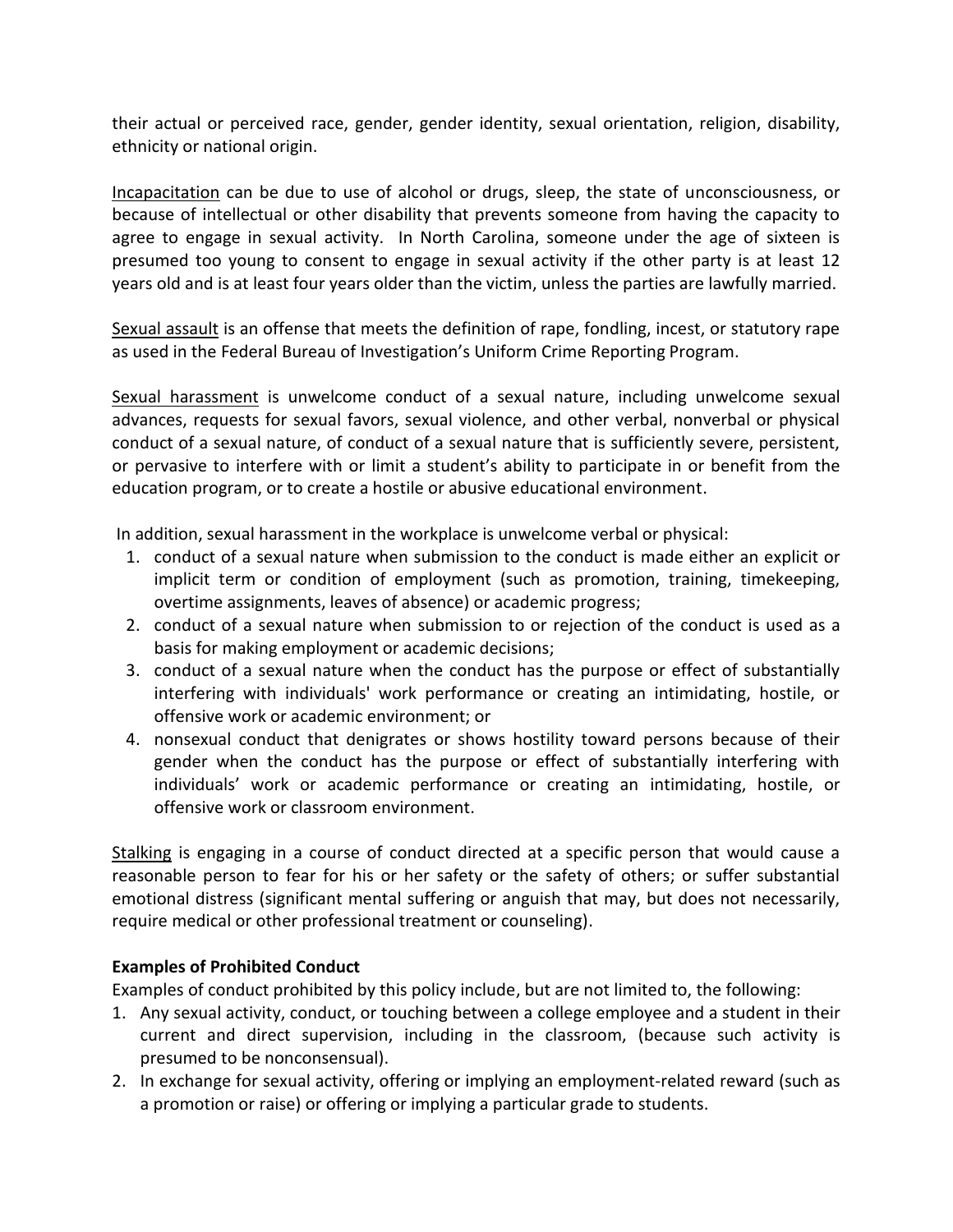- 3. Threatening or taking a negative employment action (such as termination, demotion, denial of a leave of absence) if sexual conduct is rejected; threatening or assigning a low or non-passing grade if sexual conduct is rejected.
- 4. Making unwelcome sexual advances or engaging in repeated flirtations.
- 5. Engaging in unwelcome intentional touching of another person or other unwanted intentional physical contact (including patting, pinching, or intentionally brushing against another person's body).
- 6. Engaging in unwelcome whistling, staring, or leering at another person.
- 7. Asking unwelcome questions or making unwelcome comments about other persons' sexual activities, dating, personal or intimate relationships, or appearance.
- 8. Giving unwelcome sexually suggestive or flirtatious gifts.
- 9. Sending unwelcome sexually suggestive or flirtatious letters, notes, e-mails, texts, tweets, or voice mails.
- 10. Engaging in conduct or making remarks that are sexually suggestive or that demean or show hostility to persons because of their gender (including jokes, pranks, teasing, obscenities, obscene or rude gestures or noises, slurs, epithets, taunts, negative stereotyping, threats, blocking of physical movement).
- 11. Displaying or circulating pictures, objects, or written materials (including graffiti, cartoons, photographs, pinups, calendars, magazines, figurines, novelty items) that are sexually suggestive or that demean or show hostility to persons because of their gender.

## **Confidentiality for incidents of sexual misconduct Policy**

The College encourages complainants of sexual misconduct to talk to someone about the incident so complainants can get the support they need and so the College can respond appropriately. The College also provides an online system for anonymous reporting. All reports of sexual misconduct will be investigated. The Office of Student Services will design procedures to maintain a complainant's confidentiality, if requested by the complainant, within the constraints allowed by an investigation and to inform the complainant of the possible consequences to the investigation of a confidentiality request.

The College remains committed to meeting its reporting or other obligations under federal and state law. In addition, if the College determines that the alleged perpetrator(s) pose a serious and immediate threat to the College community, the College may issue a timely warning to the community. Any such warning should not include any information that identifies the victim.

The College must weigh any request by a complainant to maintain confidentiality, or request by a complainant that no investigation into a particular incident be conducted or disciplinary action taken, against the College's obligation to provide a safe, non-discriminatory environment for all students, including the complainant. If the College determines that it cannot maintain a complainant's confidentiality, the College will inform the complainant prior to starting an investigation and will, to the extent possible, only share information with people responsible for handling the College's response. The College may not require a complainant to participate in any investigation or disciplinary proceeding.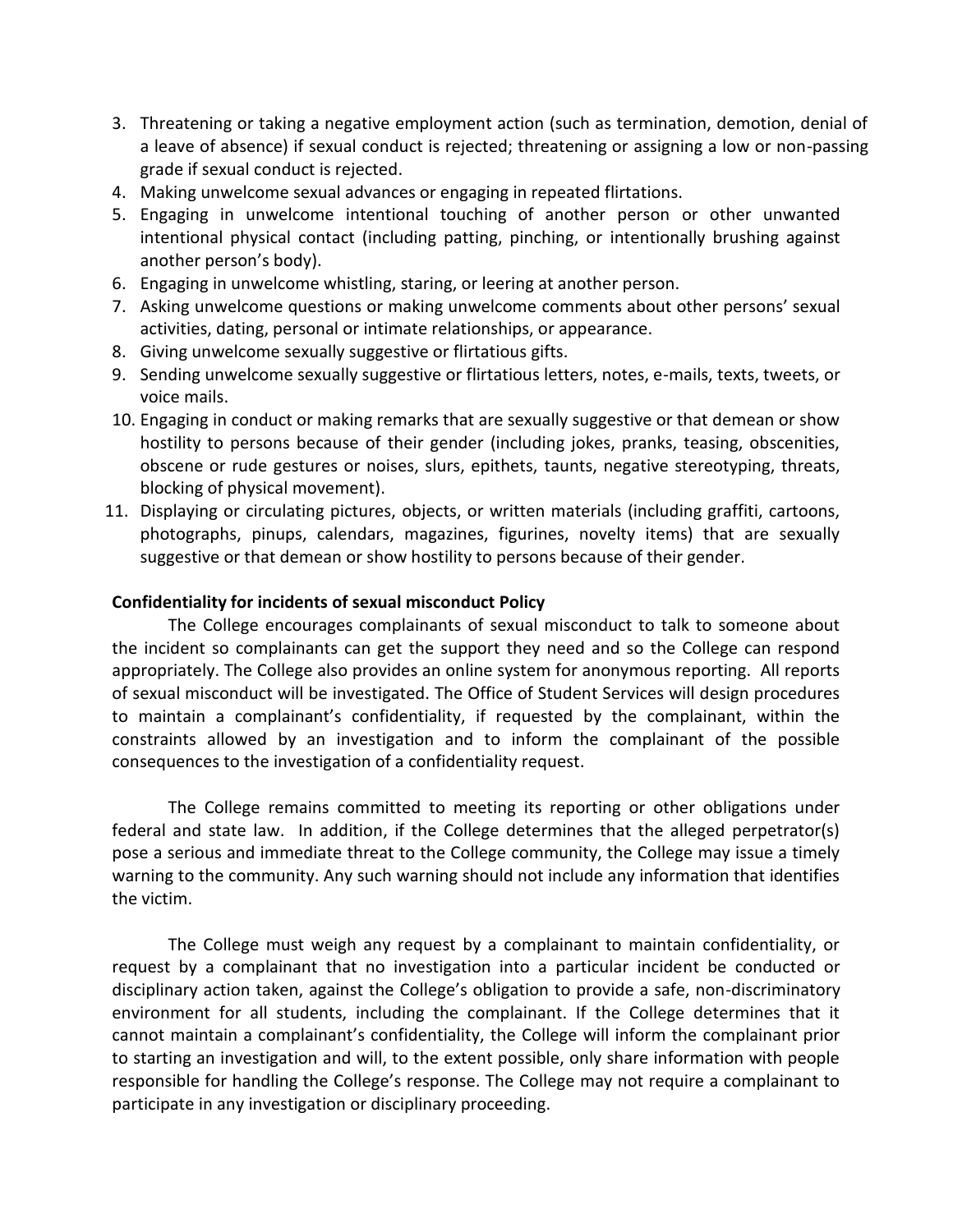#### **PROCEDURES WHEN A STUDENT IS A COMPLAINANT OR RESPONDENT**

#### **Complaints**

Students who believe that they have been sexually harassed on campus, in an off-campus or online classroom, on a field trip or at a school-related conference, or via online, electronic mail or digital contact are encouraged but not required to promptly tell the offending individual that the conduct is unwelcome and ask the person to stop the conduct. Persons who receive such requests must immediately comply with them and must not retaliate against the student for rejecting the conduct.

Students who believe they have been sexually harassed should report the harassment to one of the campus Title IX Coordinators. If the student is complaining of harassment by one of the campus Title IX Coordinators, the employee should report the harassment to a different Title IX Coordinator. If a student reports the harassment to any other college employee, then that employee has the responsibility to report the harassment to a Title IX Coordinator.

If a student is aware of conduct that might constitute sexual harassment, the student is encouraged to report the conduct to a Title IX Coordinator, regardless of how the student became aware of the conduct.

The college has designated one Title IX coordinator on each campus for daytime (until 5pm weekdays) and one Title IX coordinator for nights and weekends (total number of three cocoordinators). The daytime Title IX coordinator on the Tarboro campus is responsible for the college's overall response to sexual misconduct. Any Title IX coordinator may be obligated to inform a campus safety officer or local law enforcement if a crime may have been committed.

Students who believe they have been sexually harassed may report the harassment to any college employee, keeping in mind that any college employee who learns of conduct that may be sexual harassment is obligated to inform the Title IX Coordinator and may be obligated to inform a campus safety officer or local law enforcement if a crime may have been committed.

## **Criminal Complaints**

Regardless of whether a student reports sexual harassment to a responsible employee, the student has the right to report allegedly criminal sexual harassment to a campus safety officer or local law enforcement. Students should be aware that campus safety officers or local law enforcement officers may inform the college of alleged criminal conduct that is reported to them.

#### **Immediate Assistance**

The college is committed to providing immediate assistance to students in a crisis situation to obtain needed resources including medical care, to explain reporting options, and to help the students to navigate the reporting process.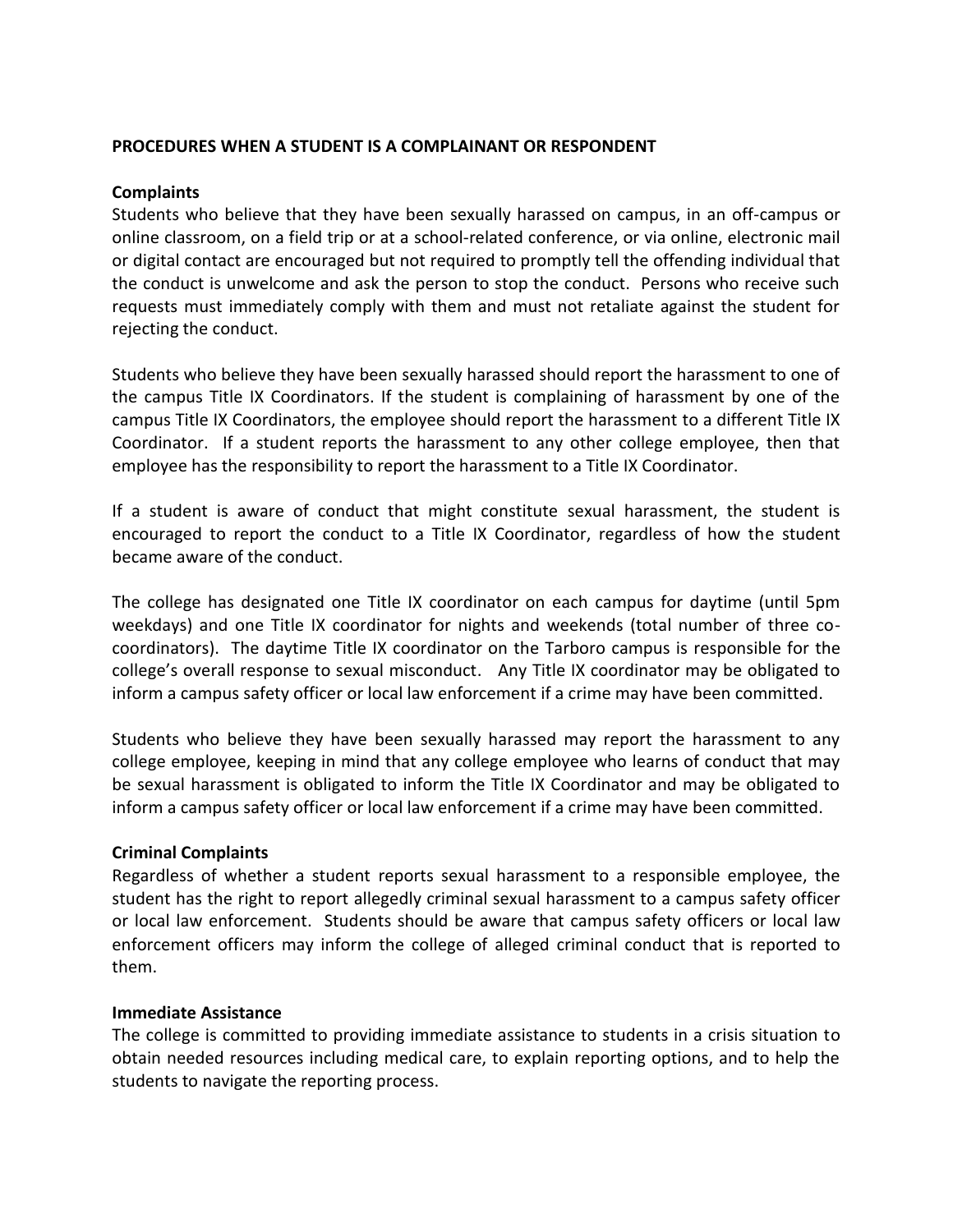Students should call 911 for emergency medical and safety assistance. Students may call any of the following at the campus switchboard, 823-5166:

Tarboro campus security; Rocky Mount campus security; Title IX Coordinator on duty.

The college does not provide on-campus medical care, counselors, or sexual misconduct advocates. Students may obtain assistance from off-campus community service organizations. The Title IX Coordinator and the Office of Student Services maintain an updated list of community service organizations with the facilities to assist students.

Students who experience sexual violence are advised to seek treatment for injuries, preventative treatment for sexually transmitted diseases, and other physical and mental health services. In seeking immediate medical treatment, students may be able to preserve evidence that may assist in seeking remedies such as legal prosecution of a perpetrator. Medical providers will assist students who need examination for a rape kit or by a sexual assault nurse examiner. On-campus security officers can accompany, or assist with arrangements to transport, a student to a local hospital or medical center or one of the area domestic violence and rape crisis centers (such as My Sister's House in Rocky Mount and Tarboro, Hannah's Place in Roanoke Rapids, or Wesley Shelter in Wilson).

The college will make immediate, reasonable efforts to ensure the safety and well-being of the complainant, for example, by making scheduling changes in academics, internships, Federal Work Study assignments, allowing the complainant to withdraw from or retake a class without penalty, and providing access to academic support such as tutoring.

## **Ongoing Assistance**

The area domestic violence and rape crisis centers (such as My Sister's House in Rocky Mount and Tarboro, Hannah's Place in Roanoke Rapids, or Wesley Shelter in Wilson) provide counseling and support for victims of sexual misconduct. These services are available to our students whether or not the student chooses to make an official report to the college or to a law enforcement agency or participates in the college's disciplinary or any criminal process. These community organizations can explain whether they have any obligations to disclose information students may want to remain confidential.

The college acknowledges that sexual violence can have ongoing effects on students' physical and mental health. Students who experience sexual misconduct are encouraged to refer to the college policies regarding disability accommodations for further assistance if such accommodations would improve the student's educational experience.

The Title IX Coordinator will provide ongoing support to students during the college's investigation into sexual misconduct, including any disciplinary process. The Title IX Coordinator will provide a written explanation of the student's rights and options regarding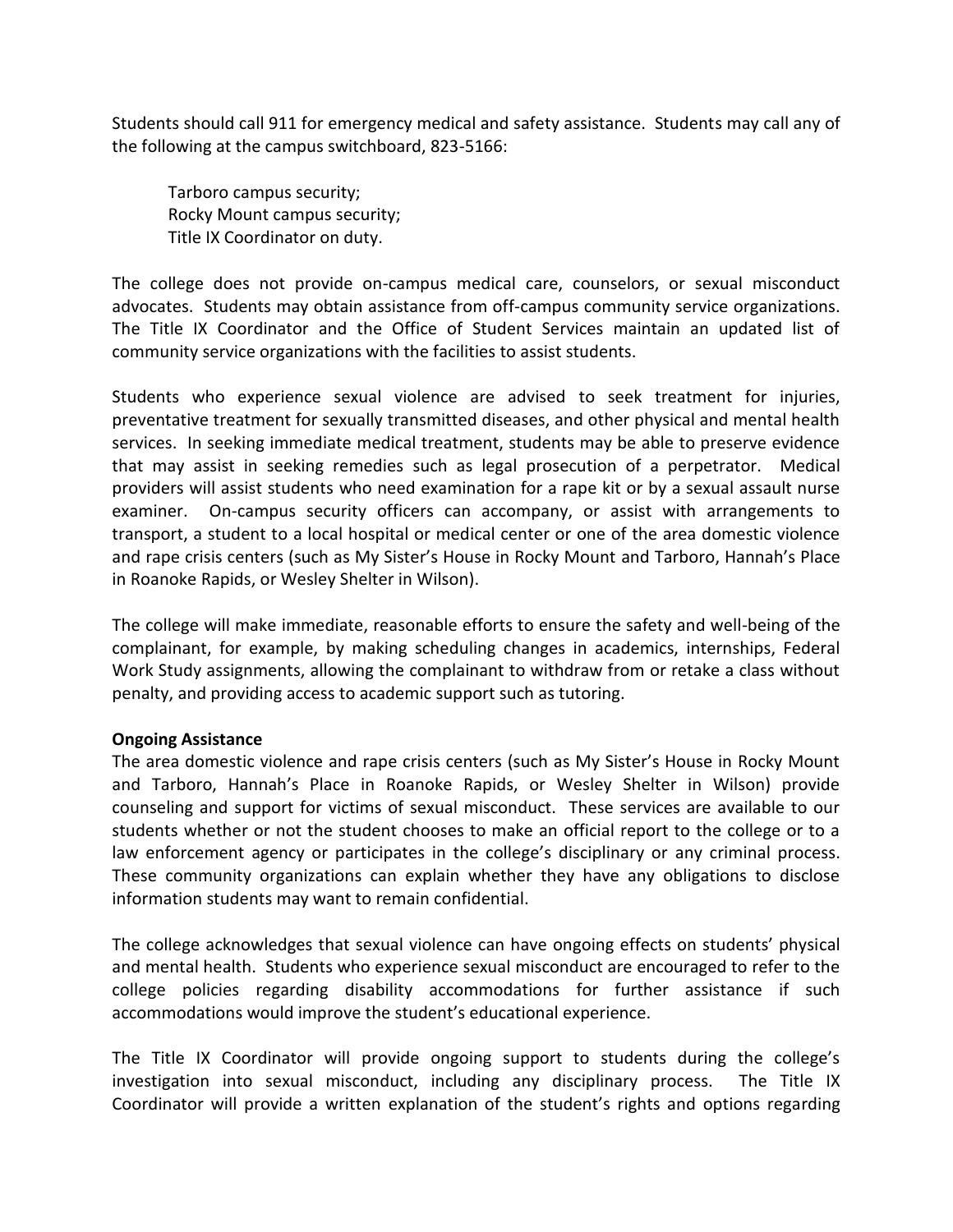reports of on- or off-campus offenses of dating violence, domestic violence, sexual assault, or stalking.

While an investigation is pending, the college will make ongoing, reasonable efforts to ensure the safety and well-being of the complainant, for example, by making scheduling changes in academics, internships, Federal Work Study assignments, allowing the complainant to withdraw from or retake a class without penalty, providing access to academic support such as tutoring, imposing no-contact orders upon the respondent, and changing the respondent's course schedule. In the case of a complainant requesting confidentiality, the college may be unable to change the respondent's course schedule without breaching confidentiality but will assist the complainant in changing the complainant's course schedule.

## **Retaliation**

This policy also prohibits retaliation, intimidation, threats, coercion, or other discrimination against students who file a complaint for sexual harassment on behalf of themselves or others, who press criminal charges for conduct prohibited under this policy, are alleged to have conducted sexual harassment, or who assist in investigating charges, including as a witness. Students bringing a sexual harassment complaint or assisting in the investigation of such a complaint are not adversely affected in terms and conditions of employment (such as for internships or Federal Work Study), course requirements, environment, or grades and shall not be discriminated against, discharged, or dropped from a class because of the complaint or investigation. Retaliation may include disseminating information of a confidential nature that is defamatory or otherwise disrupts the reputation of an individual who has not been proven responsible for conduct in violation of this policy or criminal law. The college will take strong responsive action if retaliation occurs.

## **Investigation Procedures**

The Vice President of Student Services will appoint a Title IX Coordinator different from the one who received the initial complaint to investigate the conduct that is the subject of the complaint. The Title IX Coordinator who received the initial complaint shall remain as the point of contact and procedural support for the complainant. The Title IX Coordinators are trained to provide support and conduct investigations into complaints of sexual harassment.

To the extent possible within the constraints of the confidentiality policy, the investigator will interview the complainant, the respondent, and any witnesses to the conduct or others as recommended by the complainant and respondent. (If the complainant requests confidentiality, the investigator will necessarily be limited in how to proceed.) The investigator will review any existing written summaries of the conduct and interview the employee who wrote the summary. The investigator may interview additional persons as necessary to provide clarity in the investigation. The investigator shall include in the investigation any retaliatory conduct that arose after and is reasonably related to the initial harassing conduct. The standard of proof is a preponderance of the evidence. The investigator shall provide a written summary of the investigation into the conduct of sexual harassment or any retaliatory conduct thereafter with a recommendation as to findings, for student-respondents, to the Dean of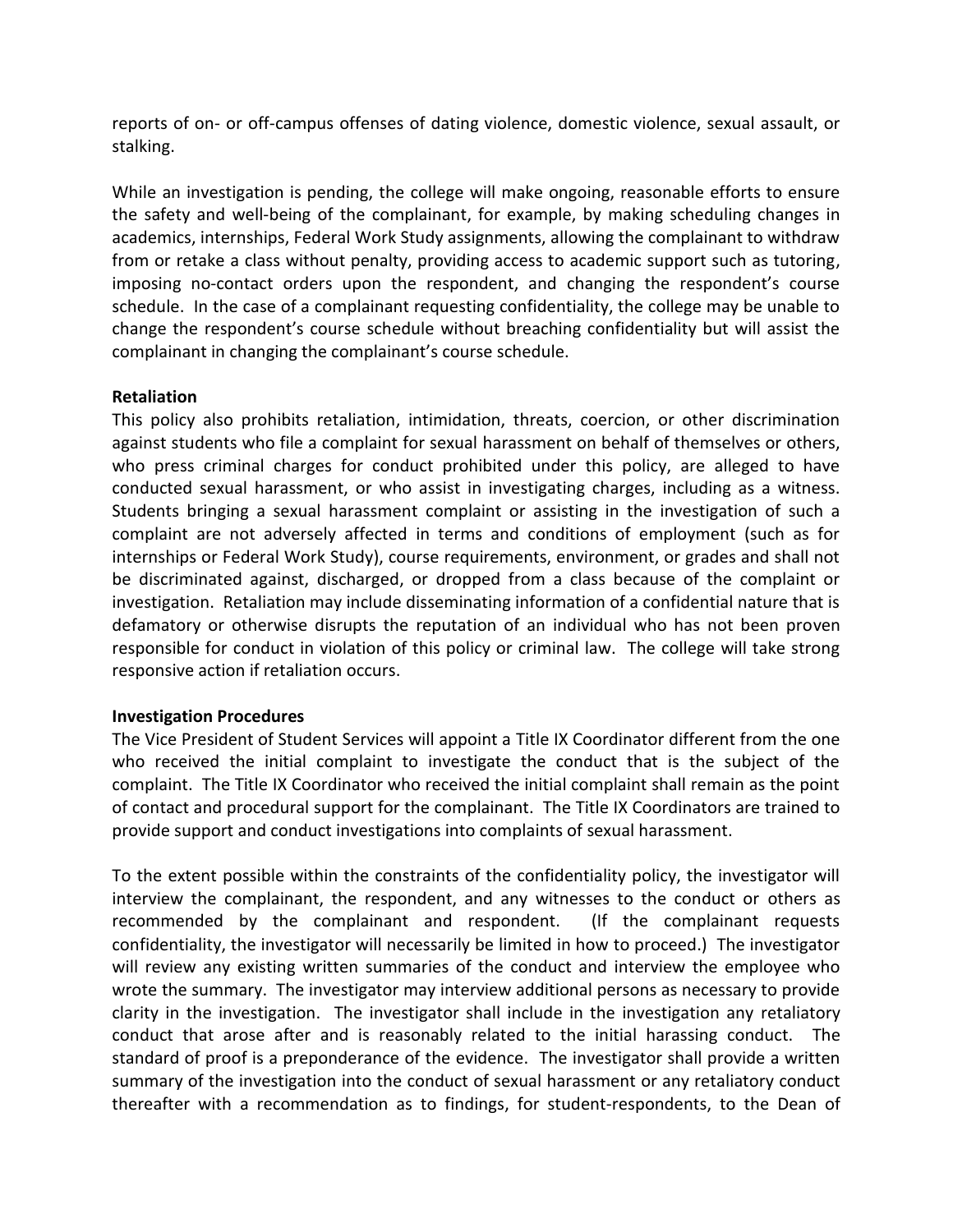Students (Rocky Mount campus) or Dean of Enrollment (Tarboro campus), and for employeerespondents, to the Human Resources Director or, in that person's absence, to the supervisor of the Human Resources Director.

If an employee is the respondent in a complaint by a student, the Human Resources Director will report findings to the President of the college for further proceedings consistent with the employee procedures described below.

If a student is the respondent, then the Dean of Students (Rocky Mount campus) or Dean of Enrollment (Tarboro campus) shall determine any disciplinary sanctions, up to and including expulsion from the college, consistent with the Code of Conduct policy expressed in the thencurrent Student Handbook. The complainant and the respondent shall be informed at the same time in writing of the findings of the investigation. Any disciplinary sanctions imposed are confidential and shall not be included in the academic record or transcript of the student. The responsible student will be informed of any disciplinary sanctions. If disciplinary sanctions are imposed on the respondent, the complainant is entitled to be informed only that sanctions were imposed but not the exact nature of the sanctions.

If a complainant also makes a report to the appropriate law enforcement agency, then the Title IX Coordinator may be compelled by law to share information from the college's investigation with the parallel investigation by law enforcement and/or local prosecutors.

To the extent possible given the circumstances, the investigation will be concluded and the complaint resolved within 60 calendar days of the complaint. If the investigator and college administration cannot meet this timeframe, then the investigation shall be extended for a determinate amount of time as needed to complete the investigation and resolution of the complaint. The Title IX Coordinator who is the complainant's contact person will explain the extension, as well as the reason(s) for extending the timeframe.

## **Grievance/ Adjudication Procedures**

If either the complainant or the respondent is not satisfied with the findings of the Dean, then either party is entitled to initiate a Formal Appeal by submitting a written appeal within ten class days of the Dean's decision to the Vice-President of Student Services. The Formal Appeal Procedures For Student Complaints is described in detail in the Student Handbook. Mediation is never appropriate in sexual misconduct cases.

At or around the time that the Formal Appeal hearing is scheduled, both parties shall be notified of the names and job titles of the college employees serving on the Campus Appeals Committee to provide either party the opportunity to raise issues related to potential conflicts of interest of such individuals. To the extent permitted by the college's obligations to abide by requests for confidentiality, both parties shall be provided the written materials that are submitted to the Campus Appeals Committee Chair by the Dean of Students or Dean of Enrollment Management as those materials will form the background material reviewed by the Campus Appeals Committee prior to the hearing.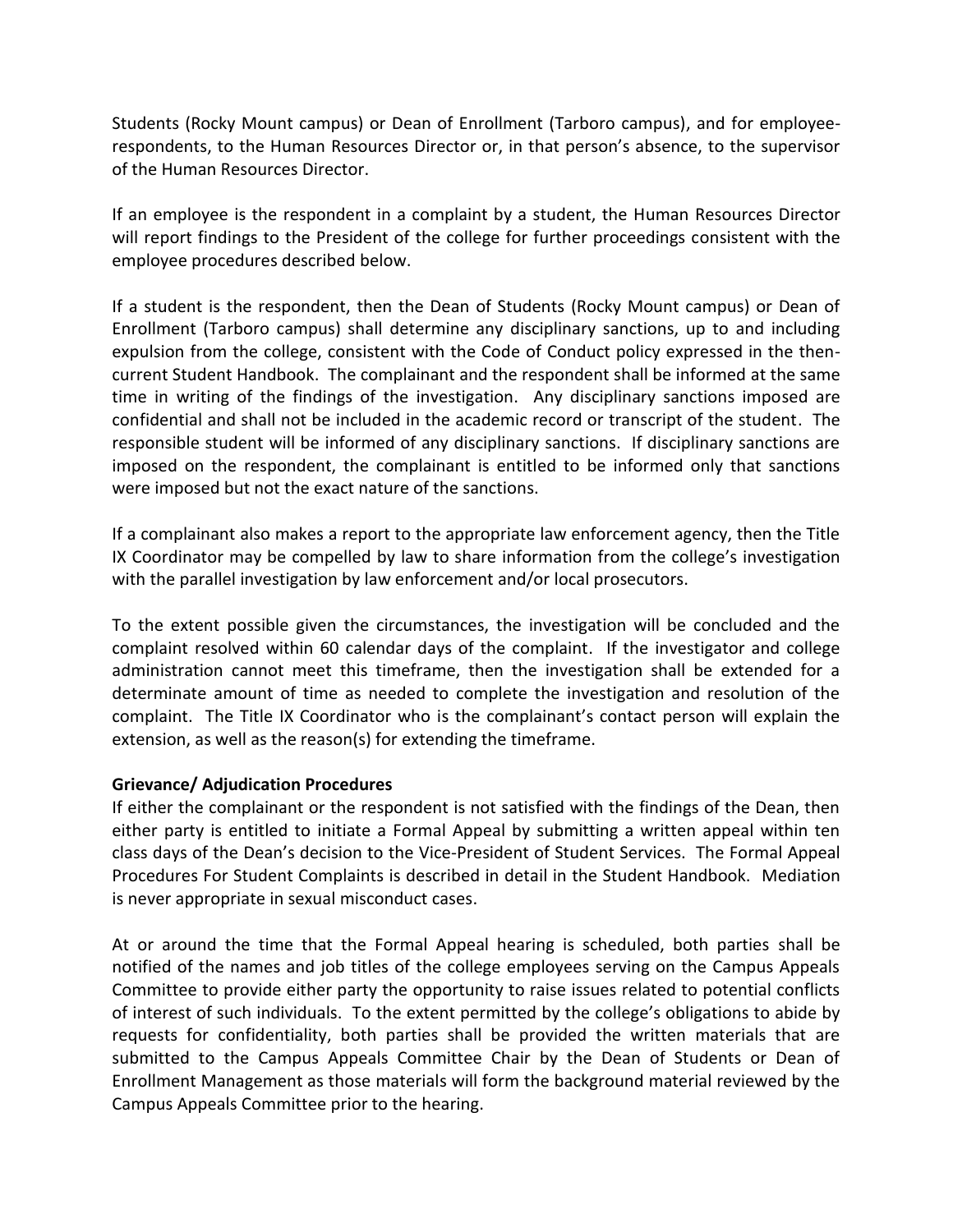In the case of a Formal Appeal that is scheduled while criminal charges are pending against the respondent for the conduct that is the subject matter of the hearing, the respondent is entitled to the assistance of an attorney at the respondent's expense. If the respondent chooses to be assisted by an attorney at the hearing, then the respondent must provide notice to the Campus Appeals Committee Chair and the General Counsel of the college at least ten class days prior to the scheduled hearing. Only if the respondent chooses to be assisted by an attorney at the hearing, then the complainant is also entitled to the assistance of an attorney at the complainant's expense. If the respondent does not provide notice to the college as described above, then the Campus Appeals Committee Chair may reschedule the hearing at the complainant's request to provide time for the complainant to arrange attorney assistance.

The complainant and respondent should inform any attorney assisting them that the Formal Appeal hearing is not a civil court proceeding or an administrative tribunal with formal civil and administrative procedures. There are limitations on the evidence that may be presented. The respondent is prohibited from questioning witnesses about, or introducing other evidence about, the complainant's prior sexual conduct with anyone other than the respondent. Both parties should know that evidence of a prior consensual dating or sexual relationship between the parties by itself does not imply consent or preclude a finding of sexual misconduct. The respondent may not personally cross-examine the complainant; any questions should be provided in writing and will be read verbatim to the complainant by the Campus Appeals Committee Chair.

For conduct that may be criminal under state or federal law, both parties should be aware that the respondent may be found by the college to be responsible for conduct under the standard of proof used by the college of preponderance of the evidence and have a different result from law enforcement or prosecution for the same conduct based on the different standard of proof used by the local jurisdiction.

Regardless of the outcome of an investigation, findings of the Dean or Campus Appeals Committee, or disciplinary sanctions imposed, the college will not require a party to abide by a nondisclosure agreement, in writing or otherwise, that would prevent the redisclosure of information related to the outcome of the proceeding.

## **Prevention and Education**

The college is committed to preventing sexual harassment, dating violence, domestic violence, sexual assault, and stalking at the college or college-related events. Educational programs will include training activities at new student orientations, periodic workshops during the academic year, and online programming materials for education of continuing students. Studentoriented training will include material pertinent to safe and positive options for bystander intervention, risk reduction, and education for students about the college sexual misconduct and confidentiality policies.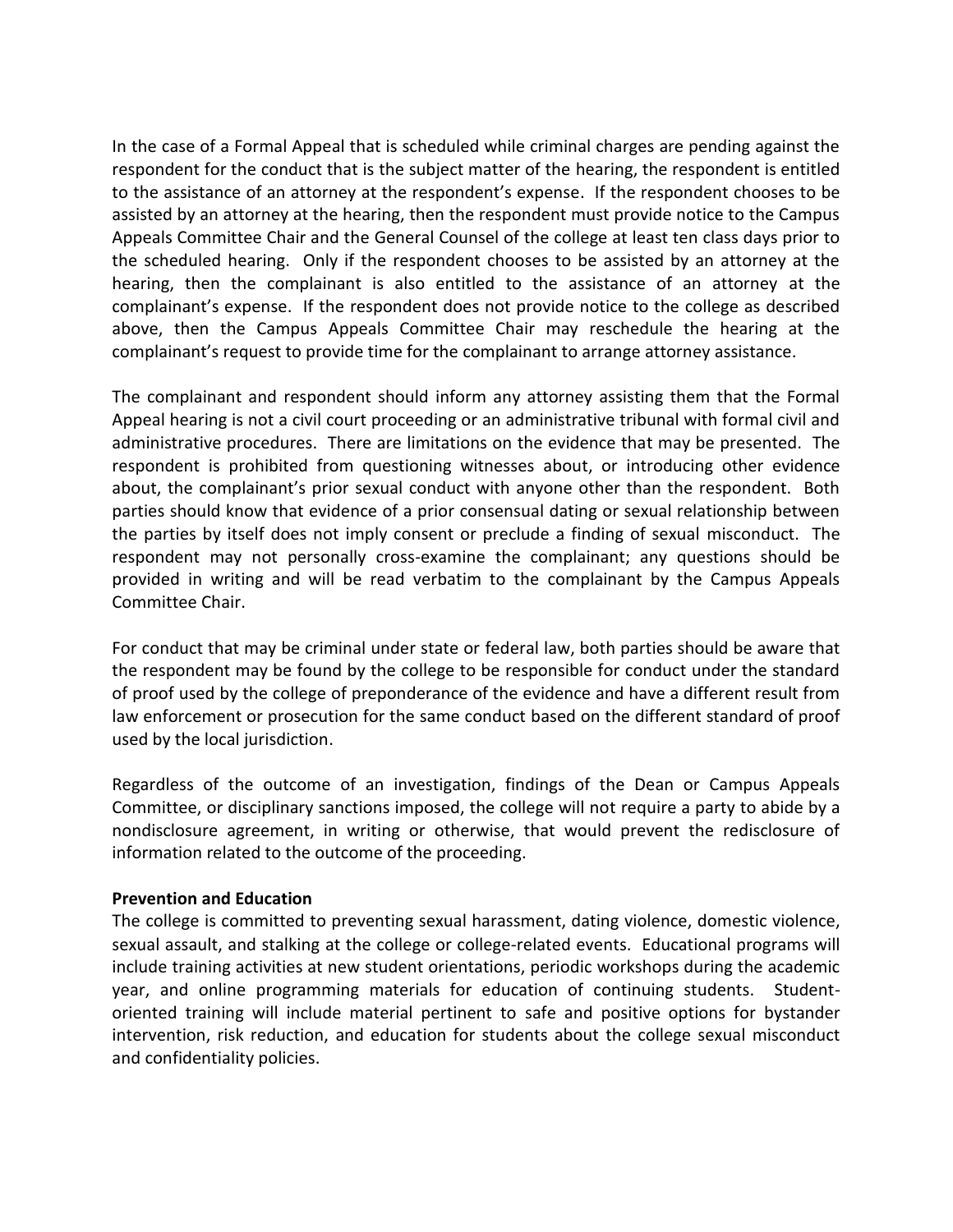# **Training**

All college employees will receive training annually about the college sexual misconduct and confidentiality policies applicable for students and employees, including safe and positive options for bystander intervention, risk reduction, and identifying and responding to sexual misconduct. The Title IX coordinators will receive annual training in responding to, investigating, and adjudicating sexual misconduct. The members of the Campus Appeals Committee will be trained by the Title IX coordinators in adjudicating sexual misconduct appeals.

# **PROCEDURE WHEN EMPLOYEES ARE BOTH THE COMPLAINANT AND RESPONDENT**

Employees who believe that they have been subjected to sexual harassment on campus, in an off-campus classroom, on a field trip or at a school-related conference, or via online, electronic mail or digital contact are encouraged to promptly tell the individuals that the conduct is unwelcome and ask the persons to stop the conduct. Persons who receive such requests must immediately comply with them and must not retaliate against the employees for rejecting the conduct.

Employees who believe they have been sexually harassed should report the harassment directly to the Human Resources Director or, in that person's absence, to the supervisor of the Human Resources Director. If the employee is complaining of harassment by the Human Resources Director, the employee should report the harassment to the Vice President of Administrative Services. If employees complain of harassing conduct by students, the complaint should be directed to the Vice President of Student Services. The investigation and disciplinary process for any employee complaint that involves a student as the respondent shall follow the procedures described above, "PROCEDURES WHEN A STUDENT IS A COMPLAINANT OR RESPONDENT."

If a supervisor or other employee has not received a complaint but suspects that conduct might constitute sexual harassment, that person should report the conduct to the Human Resources Director, or to the Vice President of Student Services if the conduct is by a college student, regardless of how that person became aware of the conduct.

## **Complaint**

An employee who receives an initial complaint of sexual harassment should listen carefully to the complaint, write a summary of it, and ask the complainant to read it for accuracy and sign it. If the employee does not want to sign the summary, the complaint recipient will note the refusal, sign and date the summary. The complaint recipient must immediately forward the complaint to the Human Resources Director, unless the Human Resources Director is the accused, in which case the complaint recipient should immediately forward the complaint to the Vice President of Administrative Services.

The Human Resources Director must advise the complainant in writing of his/her rights and assistance available for reports of on- or off-campus offenses of dating violence, domestic violence, sexual assault, or stalking and the college's policy and procedures regarding the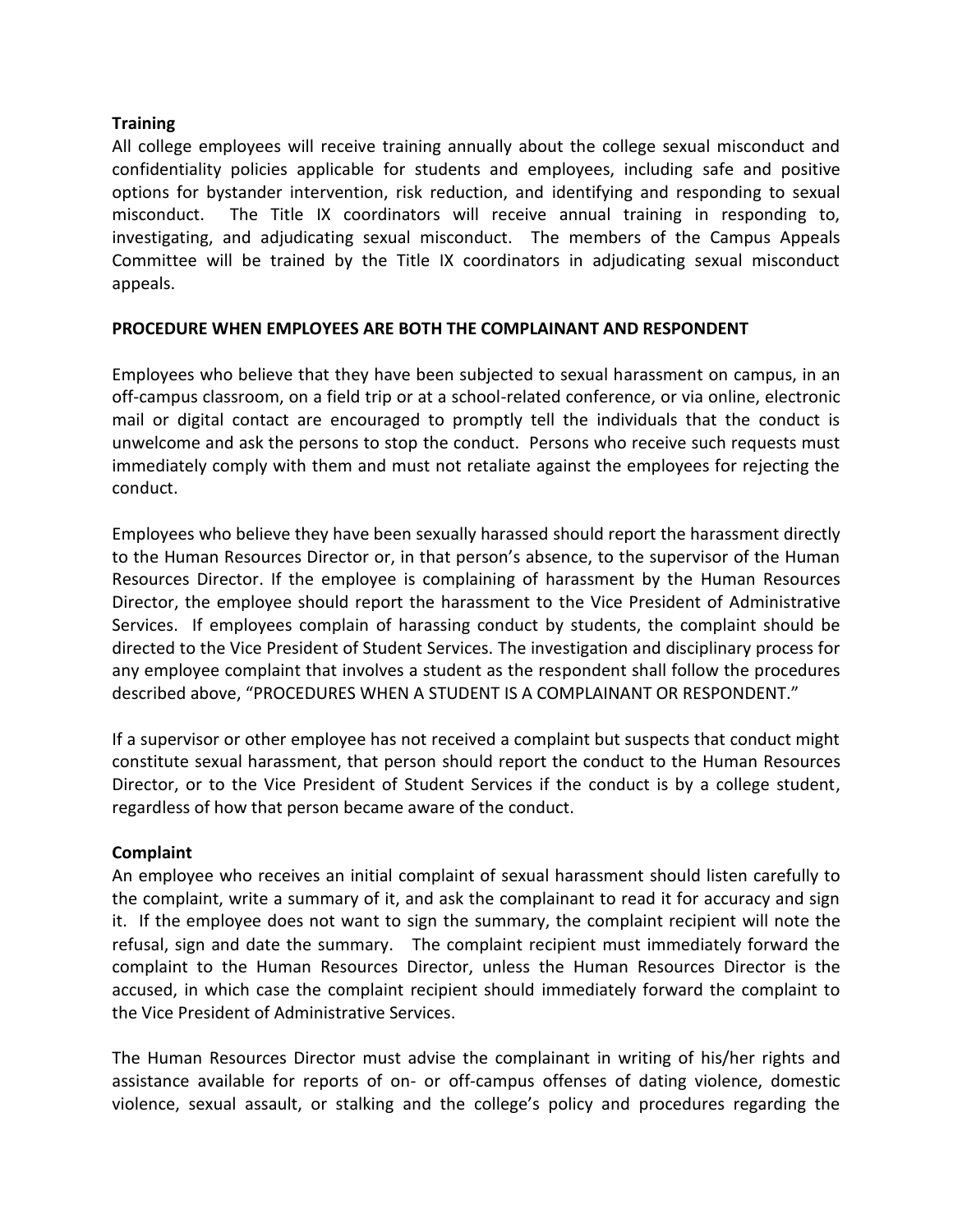investigation and disciplinary process for complaints of sexual harassment. If the Human Resources Director is the accused, then the Vice President of Administrative Services or his/her designee will advise the complainant and conduct the other duties of the Human Resources Director as listed in this policy below.

#### **Investigation**

The President shall designate a neutral administrator to investigate the alleged conduct in accordance with the confidentiality policy described hereinabove.

To the extent possible within the constraints of the confidentiality policy, the investigator will interview the complainant, the respondent, and any witnesses to the conduct or to the characters of the complainant and respondent as recommended by the complainant and respondent. (If the complainant requests confidentiality, the investigator will necessarily be limited in how to proceed.) The investigator will review the written summary of the conduct and interview the employee who wrote the summary. The investigator may interview additional persons as necessary to provide clarity in the investigation. The investigator shall provide a written summary of the investigation with a recommendation as to findings to the President. The President shall determine any disciplinary sanctions, up to and including termination of employment for just cause. The complainant and the respondent shall be informed in writing of the findings of the investigation. Any disciplinary sanctions imposed in response to a finding of responsibility for sexual harassment are a confidential employment matter. The respondent will be informed of any disciplinary sanctions. If disciplinary sanctions are imposed on the respondent, the complainant is entitled to be informed only that sanctions were imposed but not the exact nature of the sanctions.

## **The Hearing**

After both parties are informed of the findings of the investigation, either the complainant or the respondent may request a hearing by a Hearing Committee to contest the findings. The Hearing Committee is composed of the following: the Human Resources Director, who acts as chair; three Harassment Complaint Representatives appointed by the college President; the Vice President of Instruction; and the Vice President of Student Services. If the respondent is a regular member of the Hearing Committee, then the President will designate a substitute member.

The Hearing Committee shall begin its investigation by reviewing the findings and recommendation of the investigator and the President prior to admitting the complainant and respondent to the hearing. The hearing will be audio-recorded and minutes transcribed from the audio-recording. Both parties have the opportunity to submit evidence (including calling witnesses) they deem relevant to the charge, with the complainant presenting evidence first and the respondent having the opportunity to answer. Both parties are required to be present at the hearing for the complaint to be heard, but the Hearing Committee will make arrangements upon request by the complainant so that they do not have to meet face to face.